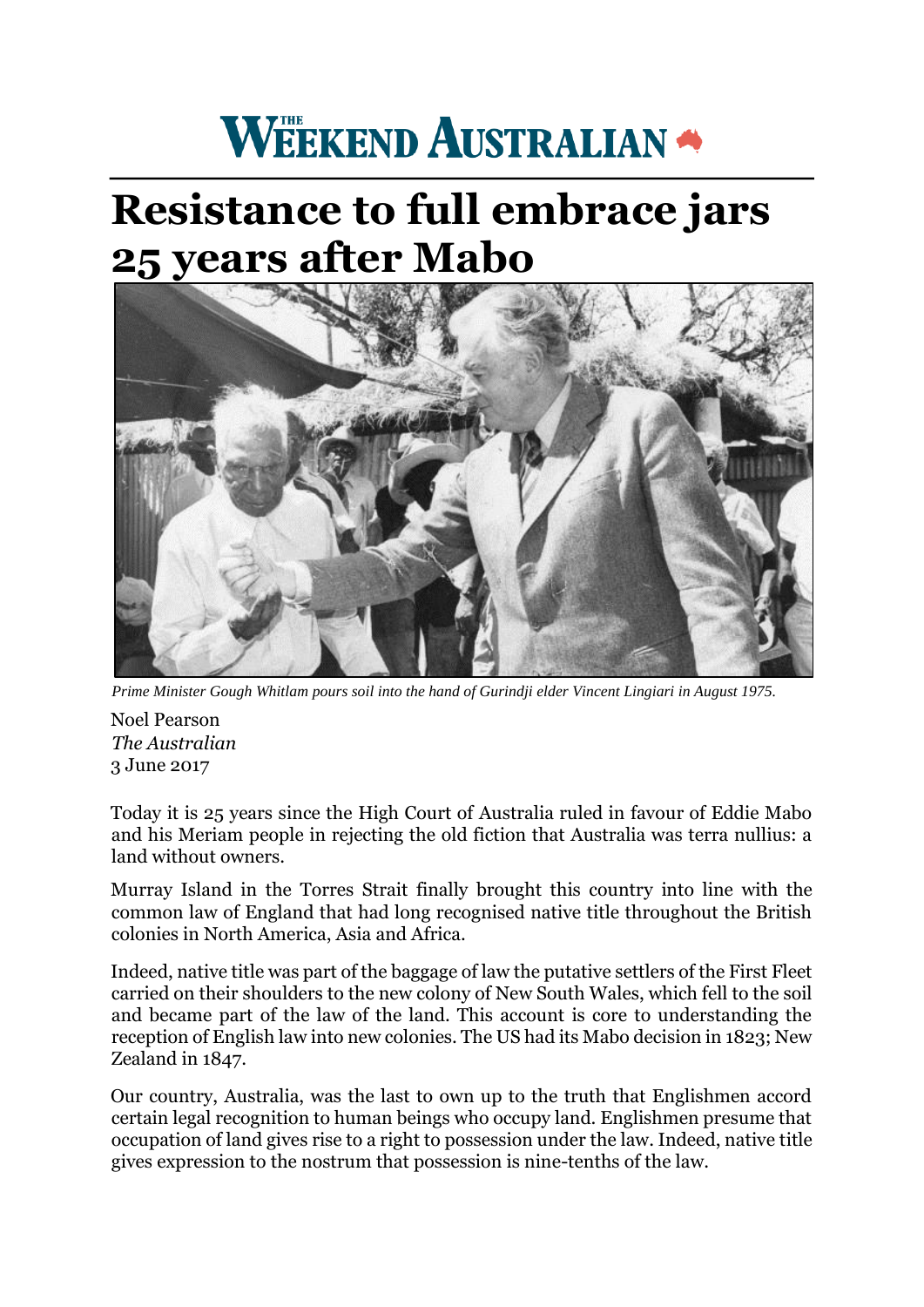I can think of no more redeeming myth for our nation than this one: that it is the law of England that provides the opportunity to put right the grievance of the dispossession of the original owners from the homelands they held under their own sovereign title since time immemorial. But we have so far renounced this idea.

How could people who exclaim the fundamental importance of the British-derived system of Westminster government and the rule of law then object to native title, a fundamental institution of English common law? But object they did, and to this day the Australian nation has yet to embrace the truth and meaning of Mabo: the intersection of native law and the imported law of England.

Almost a quarter-century after this newspaper made Eddie Mabo its posthumous Australian of the Year, the Australian people have not embraced Mabo as the national hero he truly is. He was our Martin Luther King. And as long as we fail to honour his achievement appropriately in our national life, we will fail to understand the opportunity he gave us.

This week this newspaper's foreign editor, Greg Sheridan, wrote an appalling commentary on the matter of constitutional recognition of Aboriginal and Torres Strait Islander Australians. For sheer lack of grace, Sheridan's article was breathtaking, offensive and obscurant.

Sheridan imagines himself a 19th-century liberal with a John Locke treatise under his arm, pith helmeted astride an elephant in an exotic convoy of the British Raj. His commentary has the intellectual ballast of Andrew Bolt, except Bolt at least has a business model that drives him: what's Sheridan's excuse?

The first book that fired me about the worldwide indigenous crisis was about a small Ojibwa indigenous community in Ontario, Canada, written by social geographer Anastasia Shkilnyk, describing the alcohol, suicide, child neglect and abuse into which this community descended in the 1970s. Dante would have struggled to tell this story. Shkilnyk called her book *A Poison Stronger Than Love*, the words of a neglectful parent of Grassy Narrows explaining the superior power of alcohol over the love of her children.

Sheridan's response to last Friday's Uluru Statement from the Heart is to say no, the truth is that Aboriginal parents do not love their children. How unworthy is his cheap offence. His contempt for Aborigines is palpable and nauseating.

Sheridan's rhetoric about his belief in the lodestar of liberal democracy betrays a wilful ignorance. His article (Opinion, June 1) continues previously made arguments identifying the US as the embodiment of the colour-blind, race-neutral system of government. Except the perfectly equal citizenship of liberal democracy does not exist anywhere in the Western world.

If Australia were truly terra nullius and there were no indigenous peoples, then Sheridan would be right. If there were no Native Americans, then Sheridan's naive description of the US also would be correct. If there were no Maori in New Zealand, then Sheridan's imaginary perfect, cookie-cutter version of simple liberal democracy would be the truth.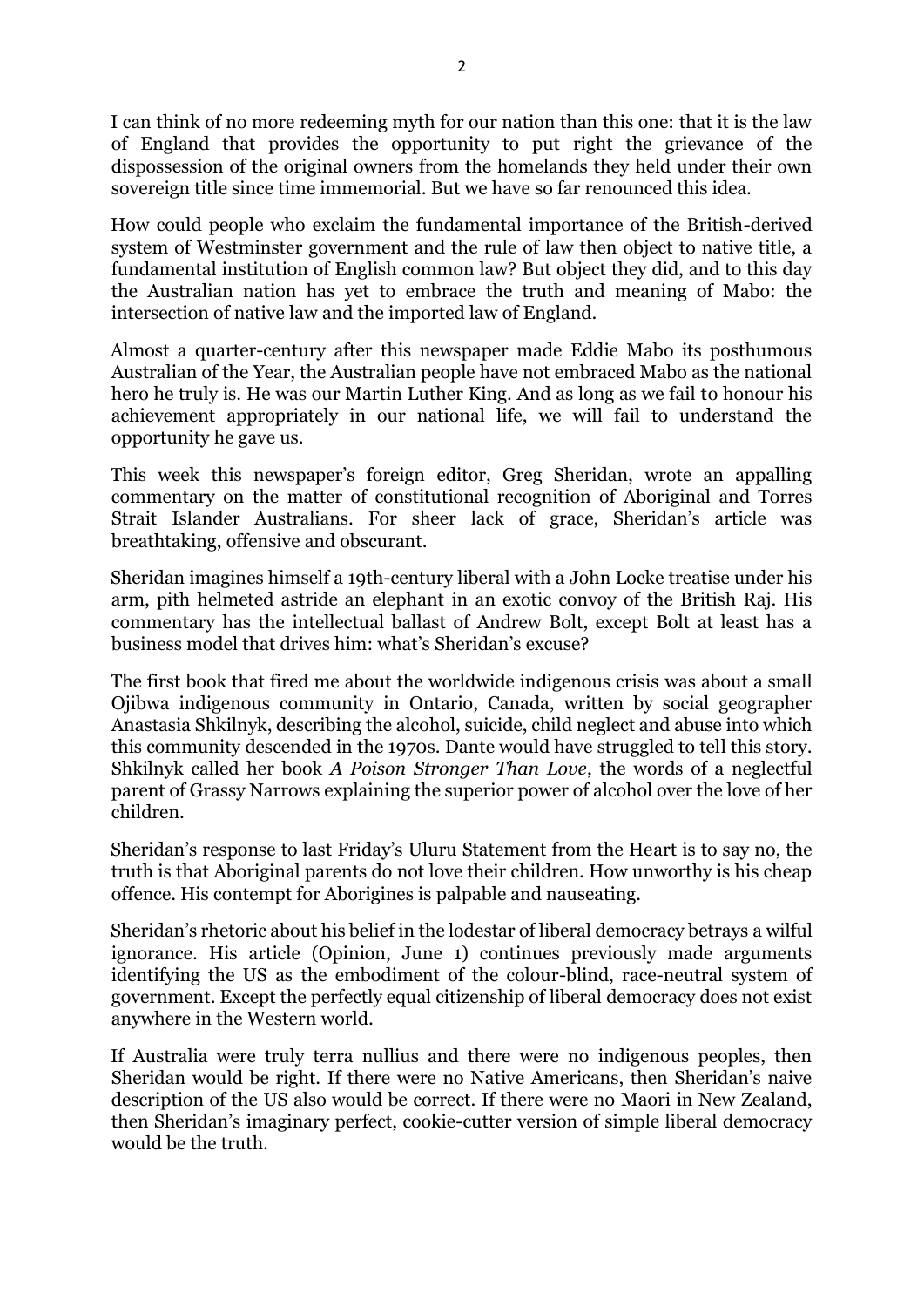But it is not. Not in the US, not in New Zealand, not in Canada, or anywhere else throughout the Western world.

The US struck treaties with its indigenous peoples. The constitutional law of America exempts them from the jurisdiction of the states. The Supreme Court accords them the status of something it calls "domestic dependent nations". Their distinct native rights to land and jurisdiction were recognised in the 19th century.

Similarly in New Zealand. The Treaty of Waitangi was struck in 1840 and today governs the unique relationship between the crown and Maori tribes.

When these apparent departures from the pure model of liberal democracy extolled by Sheridan are pointed out, there is no response. The fact such Western nations have come to grips with the presence of indigenous peoples within their borders, whose presence preceded colonisation, and made their accommodations to reflect the unique status of these original peoples, is completely ignored by Sheridan.

The intellectual dishonesty is flagrant, and exposes the fact that the idea of liberal democracy harboured by Sheridan and others like him is just an ideological fantasy. It's a desperate desire to bleach the democracy into the kind of uniformity that assures Sheridan that his culture and heritage are reflected in it, but no one else's.

Of course liberal democracy is the highest principle of national compact, but not as defined by Sheridan.

The liberal democracy created by Thomas Jefferson and America's founding fathers, and rededicated by Abraham Lincoln, is more accommodating of pluralism than Sheridan's whitebread version. Liberal democracy is the inheritance of immigrants and indigenes alike. It is an idea of our democracy that is not as mean and exclusive as Sheridan would have it.

The greatest challenge facing our turbulent planet is how thousands of distinct peoples can coexist within less than 200 nation-states.

Cultural demographers count between 7000 and 10,000 distinct peoples who live within and form part of the nation-states with varying degrees of harmony and common identity.

These distinct peoples mostly identify with the nation-states within which they are located, but they retain their distinct ethnic and cultural identities.

Relations between peoples and nation-states, and between peoples within nationstates, which go back into history, involve oppression, discrimination, conflict and grievance.

There is no future in further national fragmentation and the creation of new nationstates. There is no future for separatism. The state of Palestine will be one of the last new nation-states when it is created. The world has reached the end of the decolonisation process that followed World War II and the fall of the Soviet Union.

Harmony and peace must needs come from recognition, reconciliation and development. Co-existence is our future, and the world needs more examples of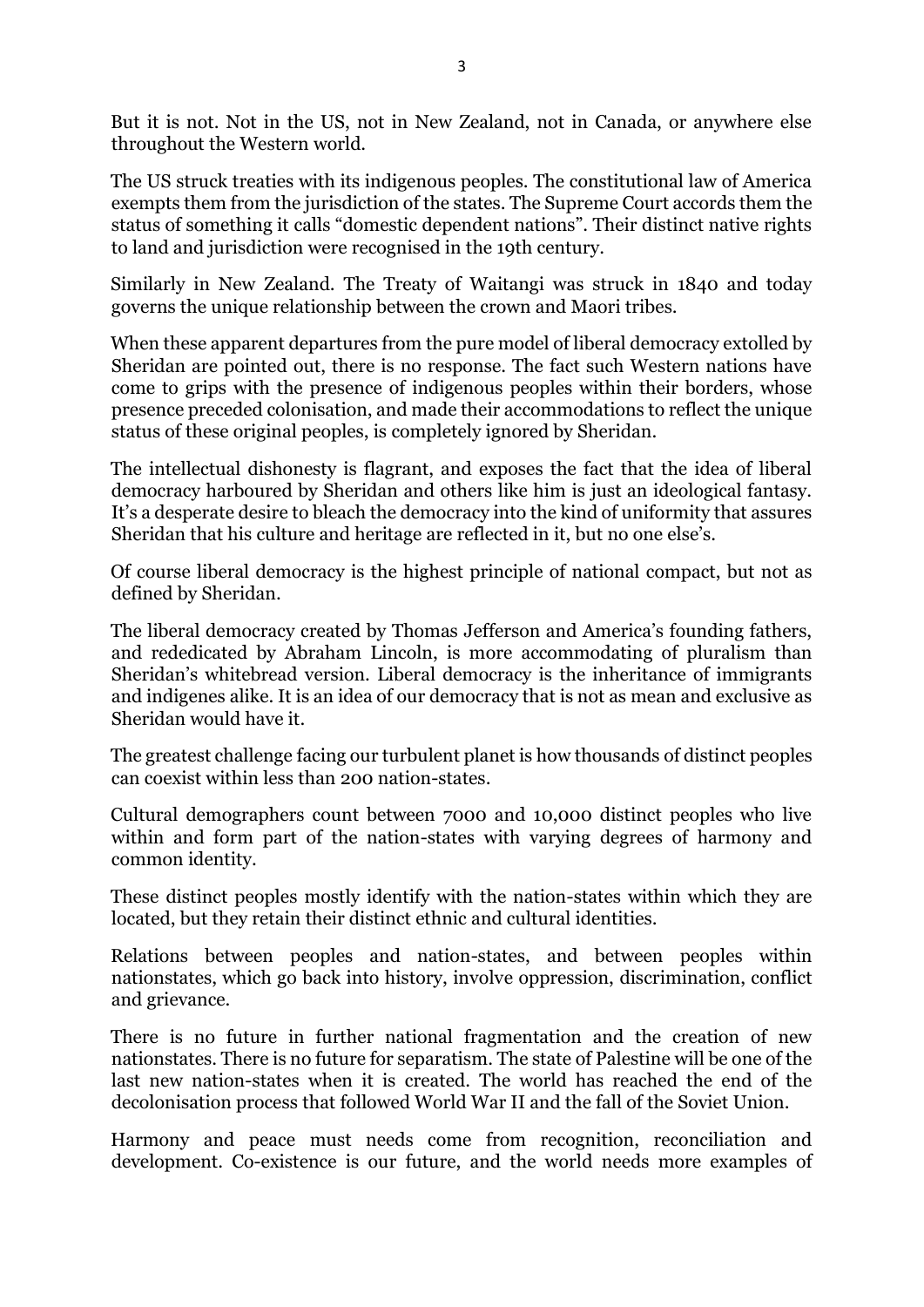nation-states that can transcend the grievances of their histories, free minorities from oppression and enable them to take their rightful place in the nation.

Fragmentation of nations is one extreme. Sheridan's kind of chauvinistic insistence on the unitary state, oblivious to the fate of minority peoples within its borders, is the other extreme.

Harmonious nations that retain their national cohesion while recognising the reasonable aspirations of distinct peoples within their borders: that is the middle path. Allegiance to liberal democratic nationhood, insistence on an indivisible common citizenship, and the obligation to embrace the Enlightenment as the universal culture of the nation are not inconsistent with the kind of pluralism that truly reflects diversity in unity.

The world is descending into fundamental identities, rather than citizens understanding they have layers of diverse identities relating to geography, history, ethnicity, religion and many more bonds of identity.

The problem with Sheridan's monocultural view is that it too is fundamentalist.

Nobel laureate Amartya Sen's concept of individuals harbouring many identities within their breasts is more apt. We should take Robert Putnam's idea of bonding and bridging associations and apply them to identity.

We need strong bonds within our identity subgroups, but we also need strong bridging identities. Where would Indian identity, or Australian identity for that matter, be without cricket?

Of course our common citizenship must be the universal bridge that transcends and connects all bonds.

Sheridan decries identity politics, but his is a simplistic critique of the stupidities that have evolved in Western societies.

As egregious as these politics are, monocultural nativism is not the answer. Yet Sheridan perpetuates the Boltian falsity that recognition that certain peoples are indigenous to a place is a racial category.

There are white people called Sami who are indigenous to the Arctic Circle. And Sweden, Norway, Finland and Russia recognise the Sami in various ways in the legal structures of their nations.

Robert Hughes was the originator of the critique of political correctness of the left, in his 1993 book *Culture of Complaint*, but he equally lacerated its counterpart PC: patriotic correctness. It was the conservative Samuel Johnson, after all, who told us patriotism is the last refuge of scoundrels.

Seventeen years ago I wrote in my manifesto, *Our Right to Take Responsibility*, about some of the idiotic identity politics in indigenous policy:

"Related to the impediments to Aboriginal education which some poor ideological thinking seems to have caused, is the impediment which prescriptive identity politics